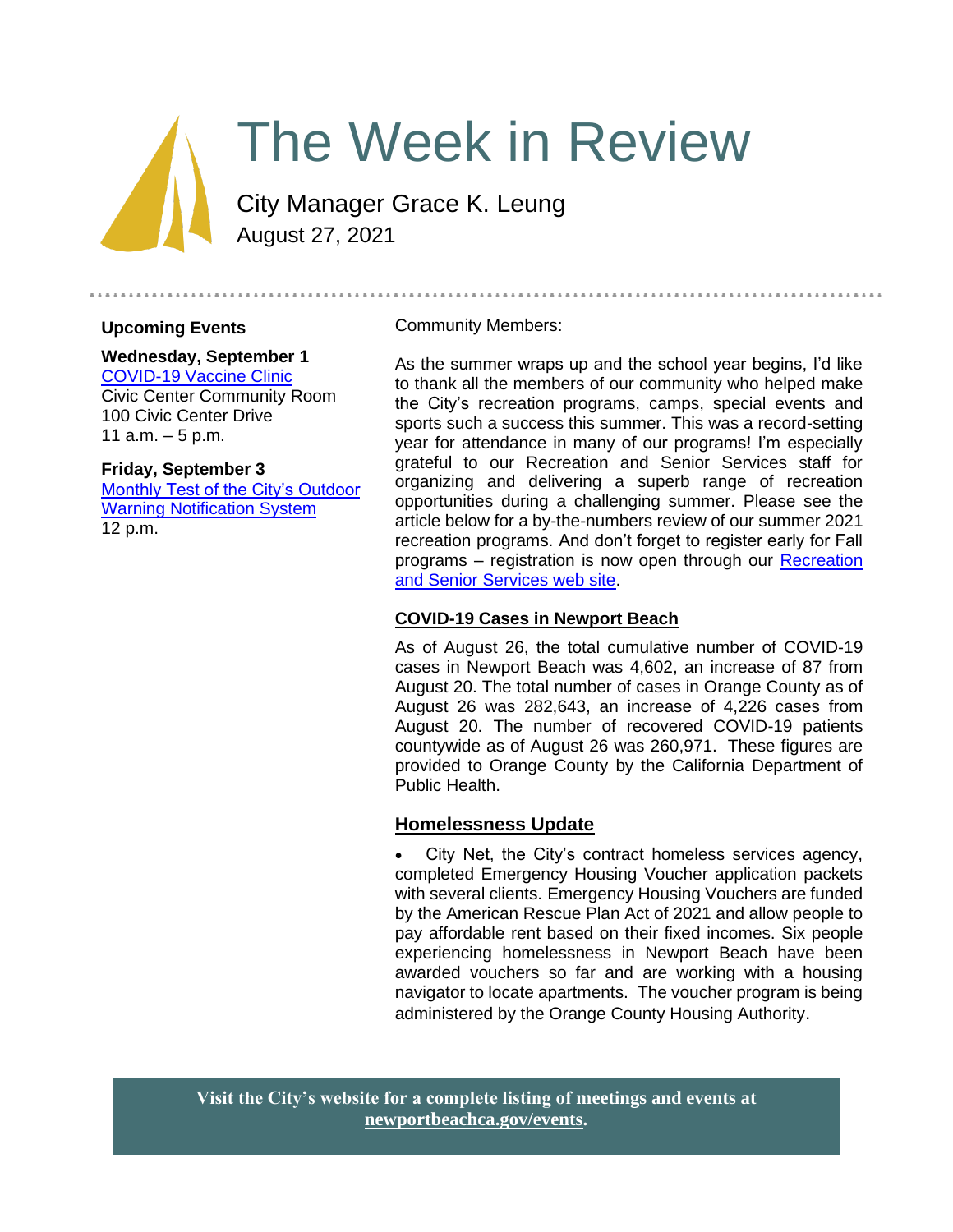- City Net staff placed a man into the Salvation Army's Hospitality House program in Santa Ana. Hospitality House is a sober living facility for men operated by the Salvation Army.
- City Net completed three housing assessments with people enrolled in their services.
- Three people experiencing homelessness in Newport Beach were enrolled into City Net services. City Net case managers ordered identifying documents for them, such as birth certificates and Social Security cards.
- City Net transported a client to an appointment with Telecare, which provides several programs to assist people with serious mental health conditions.
- Staff continues to provide food gift cards, support, and case management to a person sheltering in a motel while she awaits placement into permanent, supportive housing.

For a comprehensive look at the City's ongoing efforts to address homelessness, please visit our web site [at this link.](https://www.newportbeachca.gov/trending/community-issues/homelessness) To donate, please visit our [Good Giving Program web page.](https://newportbeachca.gov/trending/community-issues/homelessness/how-you-can-help)

## **Newport Beach Fire Department (NBFD) Response to State Wildfires**

Wildfires continue to burn throughout the State of California at a record setting pace. There are currently more than a dozen fires greater than 50 acres actively burning. The most notable is the Dixie Fire in the northern counties of Butte, Lassen and Shasta. The Dixie Fire has burned over 750,000 acres and has left severe devastation to several communities. During the early days of the fire, the Newport Beach Fire Department (NBFD)sent a fire engine with a crew of four firefighters as part of a strike team to assist with the fire suppression efforts along with neighboring Orange County agencies. Those crews remained assigned to the Dixie Fire for 14 days before returning home to Newport Beach. Monday, August 16, the NBFD sent another fire engine with four more firefighters and two additional NBFD Battalion Chiefs to lead the Orange County efforts at the Dixie Fire. Earlier this week those crews were reassigned to the Caldor Fire to assist with the firefighting efforts in South Lake Tahoe. In all, a strike team consisting of fire engines with 20 firefighters from various Orange County agencies traveled together and remain together while they are assigned to the incidents. The NBFD also sent a Fire Captain to the French Fire in Kern County to assist with radios and communications, as a subject matter expert. Other notable fires at this time are the Caldor Fire threatening villages in South Lake Tahoe and the South Fire in the northern Fontana area.

The NBFD remains fully staffed in each of its fire stations here in Newport Beach while the strike team members are assigned to assist with incidents throughout the State. Our firefighters are requested as part of a state-wide mutual aid program and the City is reimbursed by the State for their time.

## **Rotary Club Tree Planting Event**

Public Works staff partnered with members of the Newport-Irvine Rotary Club for a tree-planting event at Arroyo Park on Saturday, August 21. Thirty volunteers from the Club, along with several members from the local Boy Scouts, and a few City staff planted 10 15-gallon trees that were donated by Shadetree Nursery. Trees selected consisted of pink trumpet and oak tree varieties.

One of the Rotary Club's initiatives is environmental stewardship, which can be provided through planting trees in our local parks or neighborhoods. This important initiative will bring the Club back to Newport Beach in the future.

## **Shoreline Protection During High Tide Event**

Last week, Newport Beach received higher than usual surf during a high tide period from August 18 through August 21. The four-day high tide period reached an average of 7.7 feet. However, the surf which was predicted to come in at 4 to 6 feet came in at 10 to 12 feet. Public Works Department crews, with assistance from contractors, reinforced the shoreline by increasing the size of our existing sand berms. With the use of four loaders and a backhoe, 4 feet of sand was added to the berms. Additionally,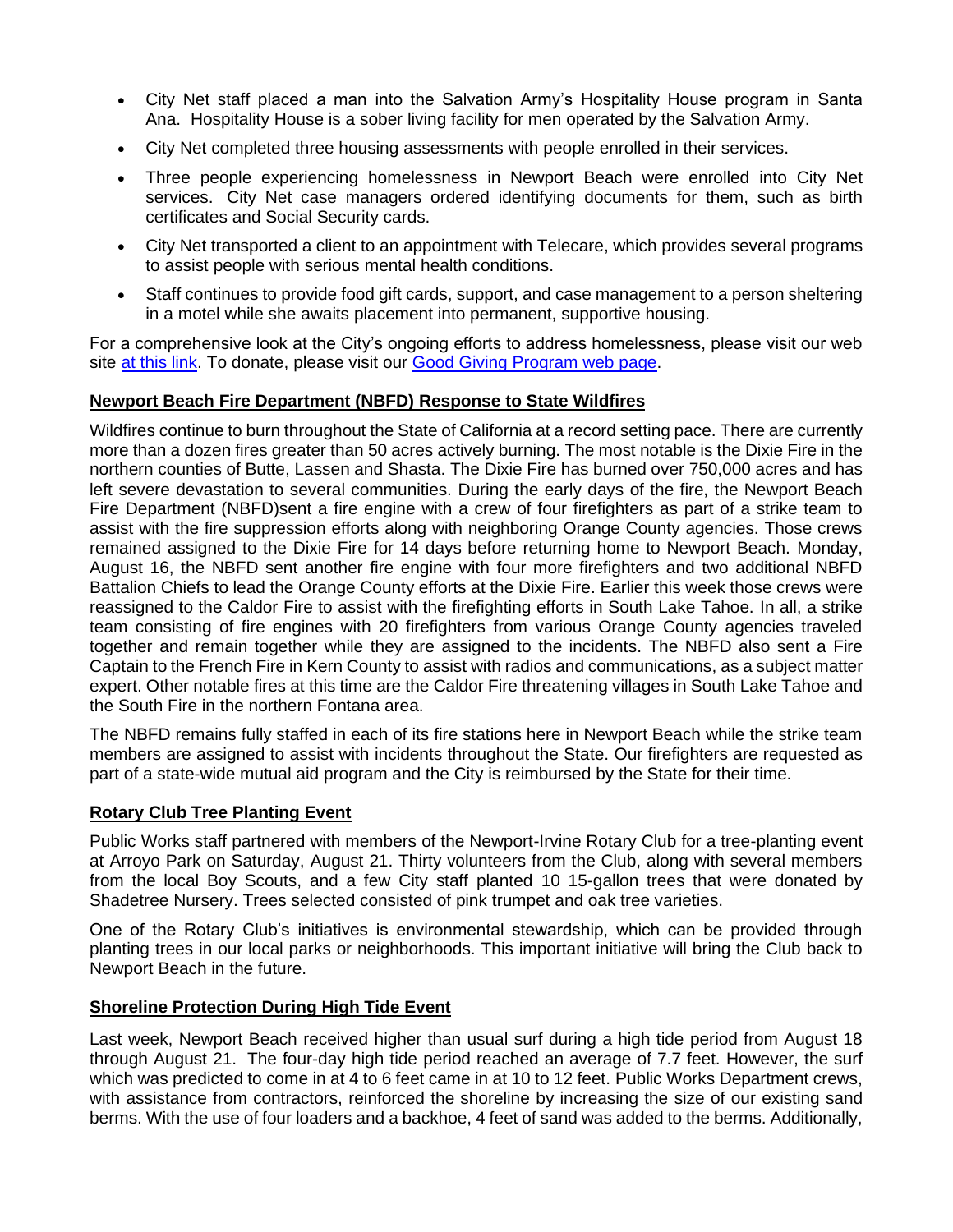berms were also built from 40<sup>th</sup> to 56<sup>th</sup> Streets at West Newport. As a precautionary measure, all the walkway fingers were protected from B Street to the Wedge. Utilities Department crews placed pumps along the bayside during the high tide period. All the measures taken prevented flooding from happening even when a few waves crested over the berms. Staff will continue to maintain these precautionary measures while keeping the beaches accessible.

## **Recreation and Senior Services Summer Recap**

## **Summer Camps**

The Recreation & Senior Services Department offered over 400 different camps for children of all ages to enjoy. Summer programs concluded with a marked increase in participants and revenue. The ten full weeks of summer camp saw 6,874 participants with revenues for camps surpassing recent years, generating \$1,648,935. Additionally, our aquatics team offered swim lessons to 758 participants at Marian Bergeson Aquatic Center. Camps were organized by week and allowed parents to select allday or half-day options. From dance and theatre camps, to sports, surfing & sailing, we made sure our residents and visitors had fun in 2021!

## **Adult and Youth Sports**

While our camps are the main attraction during the summer months, our adult and youth sports programs were going strong. Though grass fields were closed for renovations, 8 youth sports organizations maximized use of our 2 synthetic turf fields with 890 playable hours over 10 weeks. Our adult classes and sports saw a large increase this summer as well with a total of 244 pickleball/tennis participants, 1,100 active adults in classes and 2,176 participants across our 7 adult sports leagues.

## **Sailing, Kayaking and Paddling at Marina Park**

Over 1700 people enjoyed sailing, kayaking, and paddle boarding this summer with \$90,000 in revenue at Marina Park.

## **Special Events**

Special events were popular and very well attended. Over 5,000 people joined our celebrations at the 4<sup>th</sup> is for Families and Mariners 4<sup>th</sup> of July events. Our two "Movies in The Park" events have had a total of 1,000 people bring their blankets and beach chairs to enjoy Toy Story 4 and Frozen II on the big screen in the park. There is one more chance to see a Movie in the Park this summer at Grant Howald Park on September 10, at 6:30 p.m. And remember to join us for a concert in the park at Marina Park on September 26 at 4 p.m. A total of 20 Special Event Permits were issued by the Department this summer which included surf contests, run/walk events, golf tournaments, holiday festivals and much more hosted by local organizations.

## **Facility Rentals**

Our community was excited to begin using our beautiful facilities during the summer. Our community centers and picnic shelters have been busy with child birthday parties, business meetings, weddings, and other social gatherings. Over 230 individuals and groups reserved our community centers and picnic shelters this summer.

## **OASIS Senior Center**

The OASIS Fitness Center is currently operating under normal business hours and reservations are no longer required to workout. During the summer months we had a total of 289 new fitness center memberships. The personal trainers were busy and trained over 326 members. Our enrichment and fitness classes are in full swing, in total 839 registered participants and our volunteer groups are gaining momentum each time they meet. The OASIS Sailing Club, Friends of OASIS Board and HOA's have resumed their in-person meeting dates. Our fall program registration was a success and our senior community continues to express their excitement with our planned events and lectures.